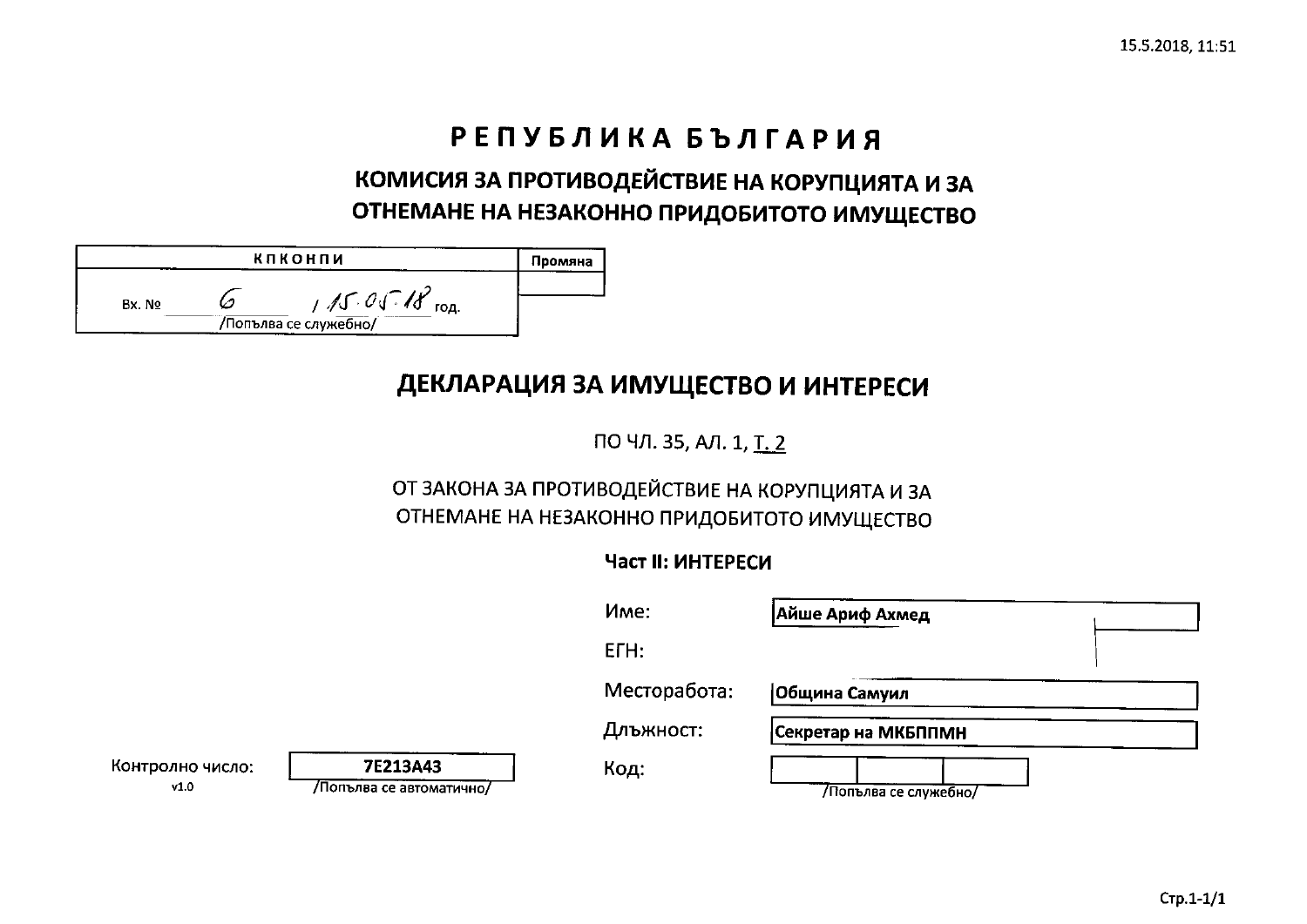| Име на декларатора:          |                 |
|------------------------------|-----------------|
| /собствено, бащино, фамилно/ | Айше Ариф Ахмед |

VII. Участие в търговски дружества, в органи на управление или контрол на търговски дружества, на юридически лица с нестопанска цел или на кооперации, както и извършване на дейност като едноличен търговец към датата на избирането или назначаването и 12 месеца преди датата на избирането или назначаването

1. Към датата на избирането или назначаването на длъжност:

|           | 1.1. Имам участие в следните търговски дружества: | Нямам нищо за деклариране.<br>Таблица № 15 |
|-----------|---------------------------------------------------|--------------------------------------------|
| Hom       |                                                   |                                            |
| <b>no</b> | Дружество                                         | Размер на дяловото участие                 |
| ред       |                                                   |                                            |
| .         |                                                   |                                            |

#### 1.2. Съм управител или член на орган на управление или контрол на търговски дружества,

| на юридически лица с нестопанска цел или на кооперации: | Нямам нищо за деклариране. | Таблица № 16 |
|---------------------------------------------------------|----------------------------|--------------|
|                                                         |                            |              |
|                                                         |                            |              |
|                                                         |                            |              |
|                                                         |                            |              |

| Нямам нищо за деклариране. |  | Таблица № 17                   |
|----------------------------|--|--------------------------------|
|                            |  |                                |
|                            |  |                                |
|                            |  |                                |
|                            |  |                                |
|                            |  | - TV : Qué 예정 비밀 / Hoade (By#) |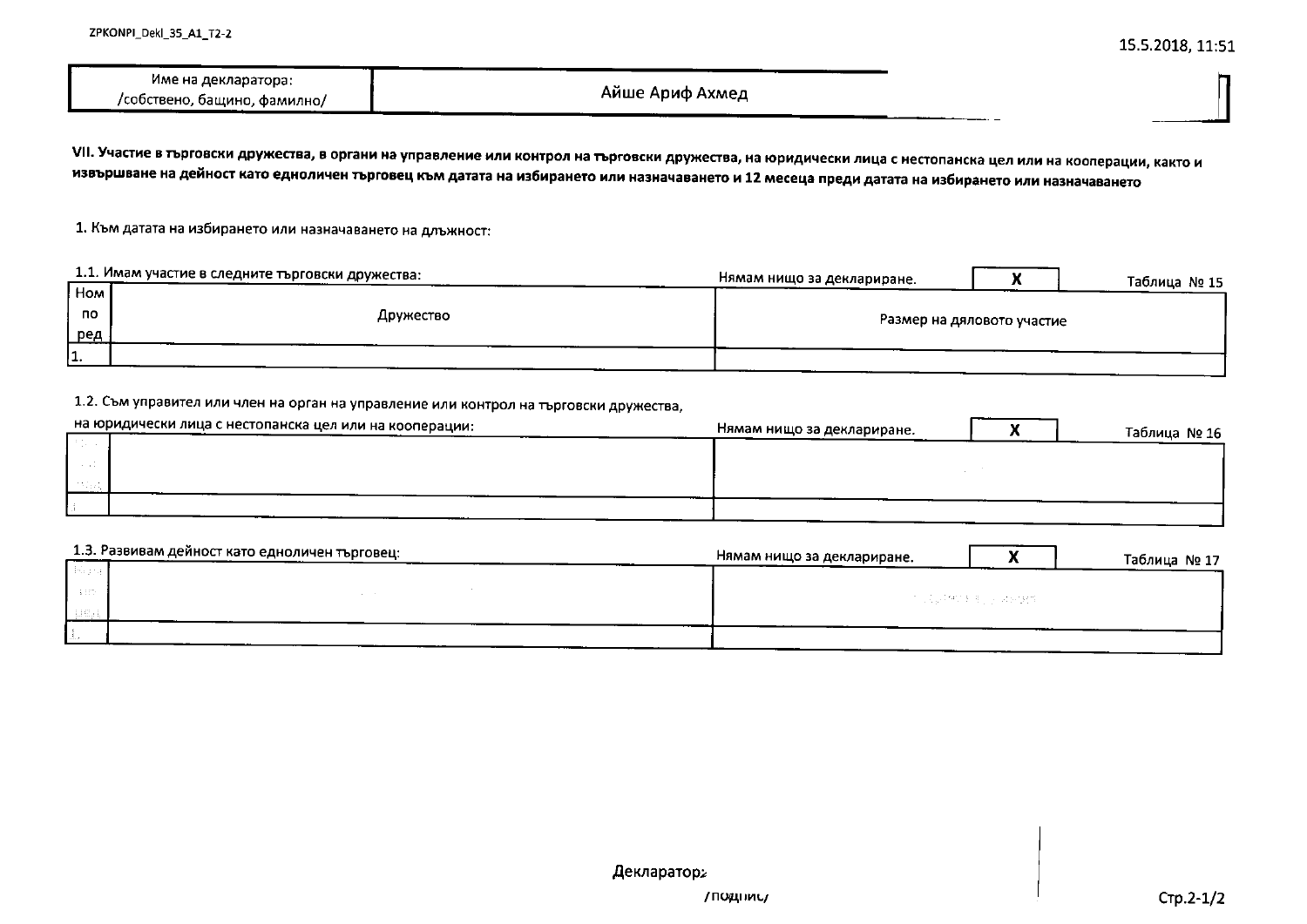| Име на декларатора:          |                 |
|------------------------------|-----------------|
| /собствено, бащино, фамилно/ | Айше Ариф Ахмед |

2. Дванадесет месеца преди датата на избирането или назначаването ми на длъжност:

|                | 2.1. Имам участие в следните търговски дружества: | Нямам нищо за деклариране. |                                           | Таблица № 18 |
|----------------|---------------------------------------------------|----------------------------|-------------------------------------------|--------------|
| <b>T</b> hiosa |                                                   |                            |                                           |              |
| -liso          | 不好 相应 解除                                          |                            | 2. 그 오 시 2014 이 절기 A CHA 작가장 속 백화 60% 원 2 |              |
|                |                                                   |                            |                                           |              |
|                |                                                   |                            |                                           |              |

#### 2.2. Съм управител или член на орган на управление или контрол на търговски дружества,

|       | на юридически лица с нестопанска цел или на кооперации: | Нямам нищо за деклариране.<br>Таблица № 19 |
|-------|---------------------------------------------------------|--------------------------------------------|
| і Нам |                                                         |                                            |
| - 85  | alproductor                                             | in tama an                                 |
|       |                                                         |                                            |
| 1929  |                                                         |                                            |

| 2.3 Развивам дейност като едноличен търговец: |                  | Нямам нищо за деклариране. | Таблица № 20 |
|-----------------------------------------------|------------------|----------------------------|--------------|
| <b>Silico</b>                                 |                  |                            |              |
| - BC                                          | <b>Carl Cole</b> |                            |              |
| <b>CONTRACTOR</b><br>the contract of the con- |                  |                            |              |
|                                               |                  |                            |              |
|                                               |                  |                            |              |